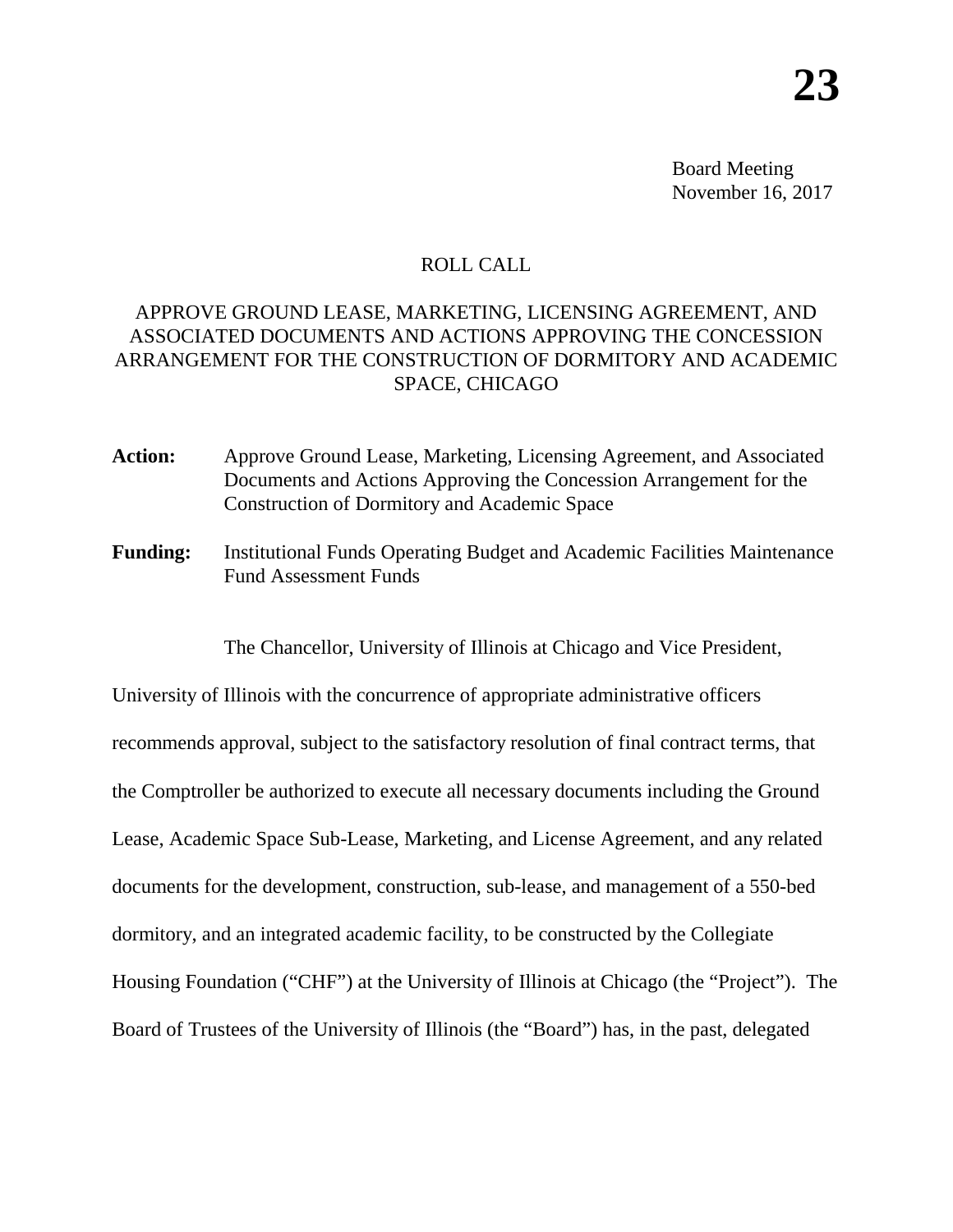authority to the Comptroller to enter into agreements related to real estate leasing and financing transactions. However, the reaffirmation of such delegated authority by the Board is requested for the purposes of transparency and comprehensiveness in the approval of this unique project.

#### Project Summary and Scope

This project is being structured as a concession arrangement pursuant to Section 53-25 of the Illinois Procurement Code (30 ILCS 500/53-25) with a ground lease and tax-exempt financing that is sometimes referred to as a Public Private Partnership ("P3") model. The P3 model is a new capital delivery approach for the University of Illinois System. Similar P3 models have previously been utilized at three other public universities in Illinois, and at other universities across the nation.

The Project will provide a true living-learning community, located at the corner of Harrison and Morgan Streets on the east campus of the University of Illinois at Chicago ("UIC"). The residential component of the Project will be within a 10-story tower comprising approximately 83,000 square feet, providing approximately 550 beds of housing in a mix of traditional residence hall style units and semi-suite style units, along with study lounges, social lounges, residence life offices, a fitness center, and laundry facilities. The traditional residence hall style units will share a modern, community bathroom while the semi-suites will provide in-unit bathrooms. A mix of single and double occupancy bedroom alternatives will be provided in the fully furnished units. The integrated 53,000 square foot facility will be contained within a two-story wing of the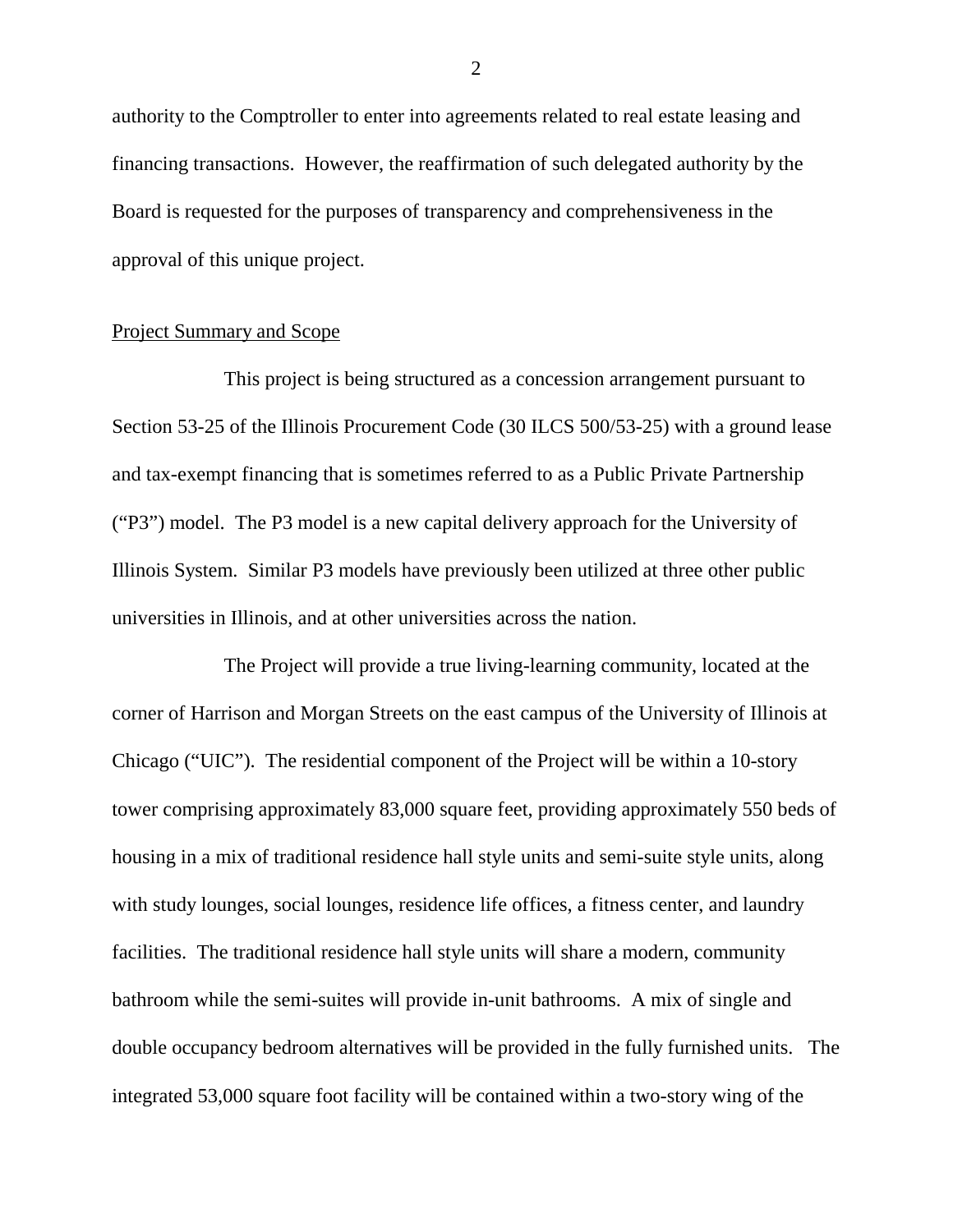building and will provide three large lecture halls, four classrooms, several small group study rooms, a tutoring center, computer stations, and other soft seating areas for social and study purposes. The Project will also include approximately 1,700 square feet of retail space, which is anticipated to be used as a café. Construction of the Project is slated to commence in January 2018, with completion scheduled in August 2019. Considerable stakeholder input was gathered for the final site selection that is in a location fully in accordance with the UIC Master Plan.

#### Project Planning

In 2014 UIC engaged Brailsford and Dunlavey to perform a Campus Housing Facility Assessment of the current housing stock and to develop a housing master plan. Major conclusions of the study were that UIC's primary housing offerings were not meeting student expectations in terms of modern amenities, layout, and physical condition. The resulting Master Plan calls for new construction of housing and the decommissioning of housing in a multi-year phased approach. A market study recently completed by Alvarez & Marsal verifies the market acceptability and student desire for the proposed Living and Learning approach for this facility. The academic facility is an integral part of the Project, and is a result of many years of budget planning and design work at UIC for such a facility. The building designs proposed were thoroughly vetted by the UIC design team internally as well as external stakeholders.

In support of its master planning, UIC solicited proposals in fall 2016 for the development and construction of a new, mixed-use student housing and academic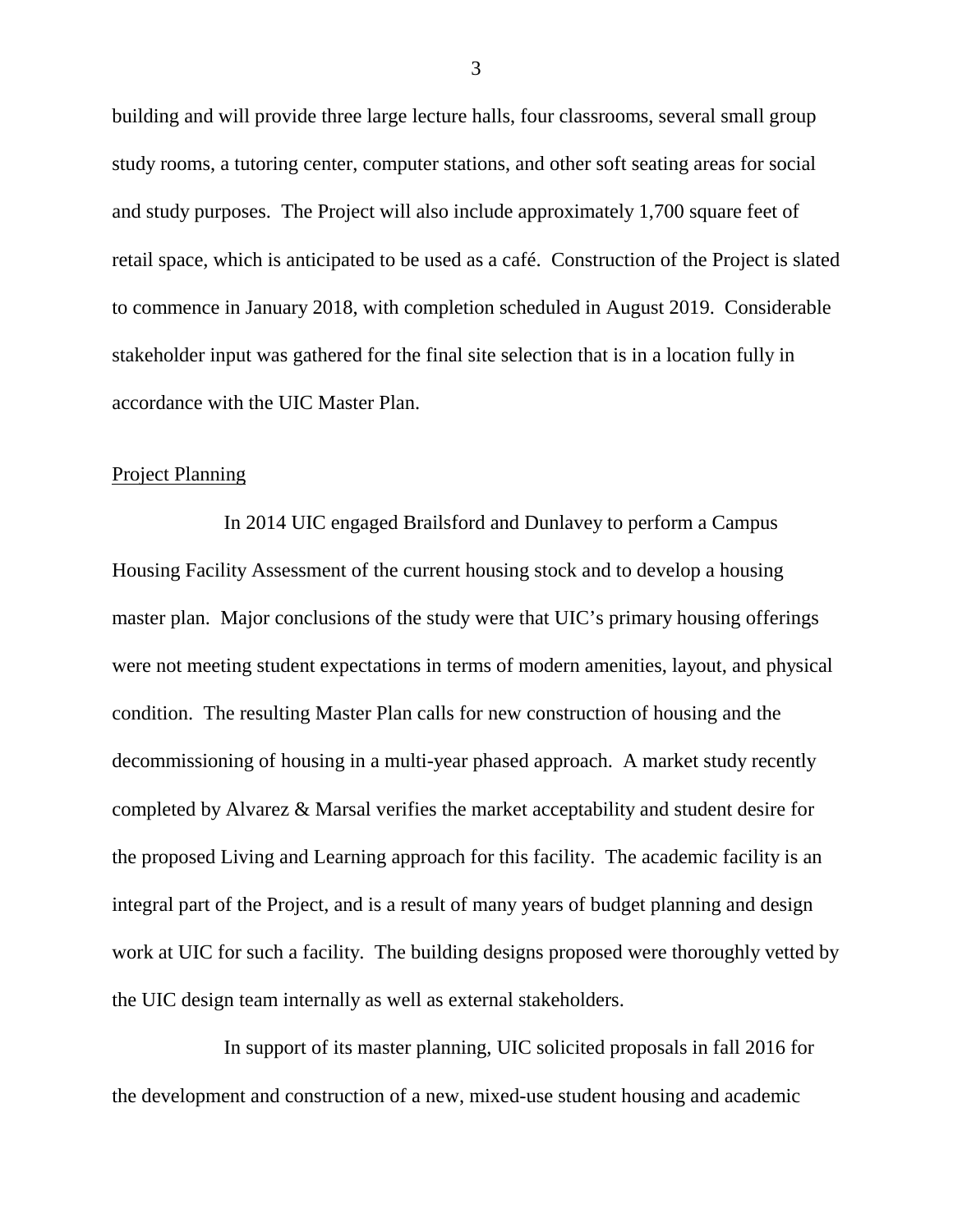facility to be located on its campus. Nine nationally recognized development teams presented proposals for the Project. As a result of the solicitation process, UIC chose veteran student housing developer American Campus Communities ("ACC" or the "Developer") to implement the design, development, financing, construction, equipping, and operation of the Project, and CHF was selected to be the ground lessee and owner. Following the award to ACC, the University entered into an interim services agreement with ACC to conduct pre-development activities for the Project. ACC and CHF are part of the same core team that has previously developed P3 housing projects at three other public universities in Illinois.

The entire process that led to the award of this concession, including the University's upfront capital contribution discussed below, was reviewed and approved by the Chief Procurement Officer for Higher Education. Following the award to ACC, as the structure of the Project evolved, the University provided updated information to the Chief Procurement Officer and will post supplemental information on the Procurement Bulletin. Additionally, as required by statute, the University sought and obtained approval for the Project in September 2017 from the Illinois Board of Higher Education. Project Structure and Financing

The total cost of the project at this time is estimated to be \$100.0 million. The proposed financing structure for the Project will be based on a privatized financing model through which the Board will lease the land on which the Project is located (the "Ground Lease") to a single member limited liability company (the "Borrower"), the sole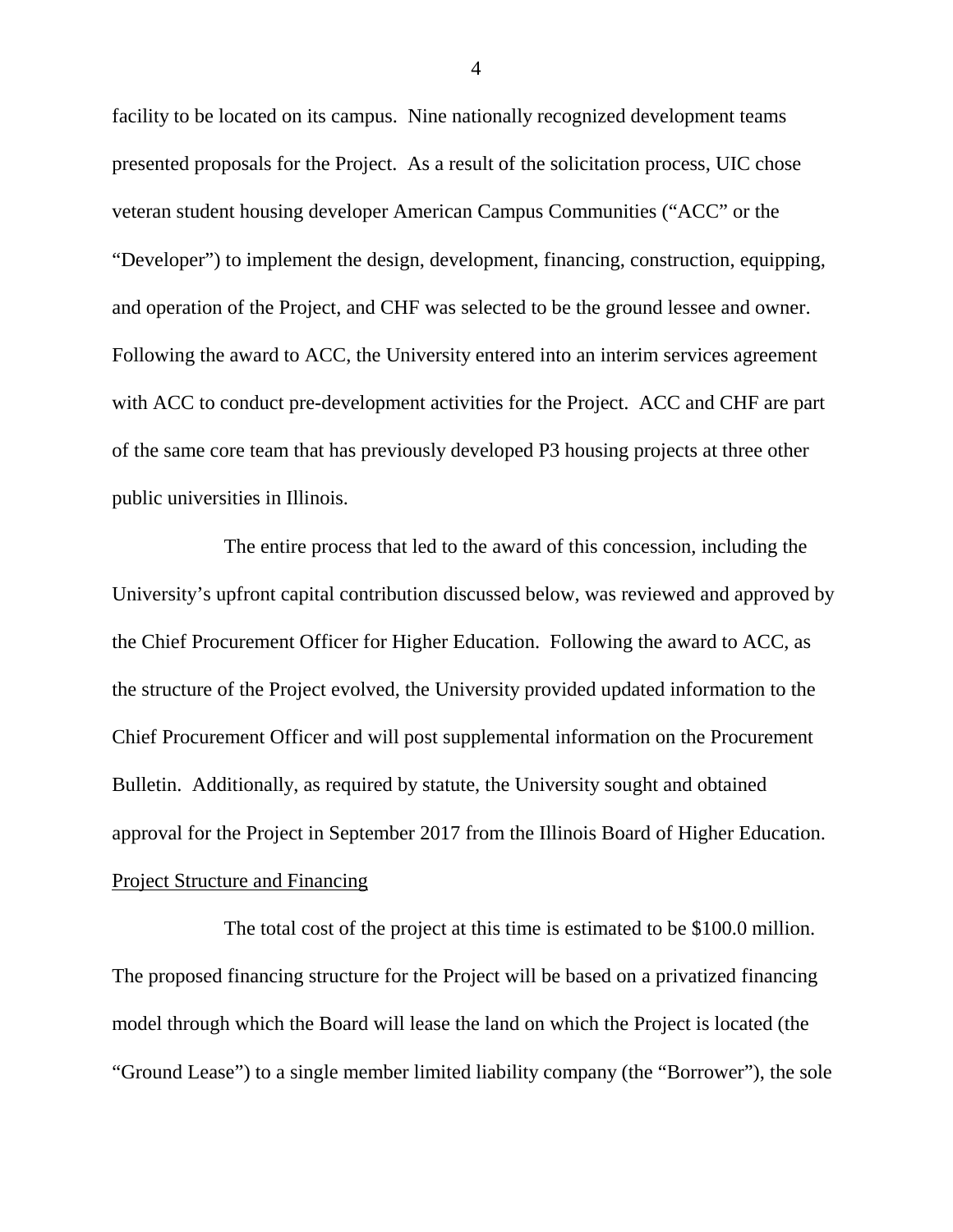member of which is CHF, a  $501(c)(3)$  tax-exempt organization established to assist colleges and universities across the country in providing housing for their students and otherwise furthering their education missions. The University will become a member of CHF in furtherance of the Project. The Borrower will be organized exclusively for carrying out the Project, and is not expected to have any assets other than those that are associated with the Project. The Developer and Borrower will enter into a Development Agreement pursuant to which the Developer will implement the design, construction, and equipping of the Project in accordance with plans approved by the University.

Consistent with the provisions in the concessions article of the Procurement Code, the Project will be financed through bonds issued by the Illinois Finance Authority ("IFA"), and the proceeds of the bonds will be lent to the Borrower by the IFA. All net available cash flow of the Project will be paid to the University as rent under the Ground Lease. The Ground Lease will extend for a term in excess of the maturity of the proposed bond financing and will contain provisions requiring the Project to be constructed and operated in accordance with UIC-established standards. Provisions in the Ground Lease will also include certain areas of support and cooperation among UIC and the Borrower, including, without limitation, treating the Project as part of UIC's housing stock, causing the Project to generate a sufficient amount of revenue from summer activity to help meet the debt service ratio for the Project, and taking the Project into consideration in the planning of any future housing projects. Under the Ground Lease, the ground will, at all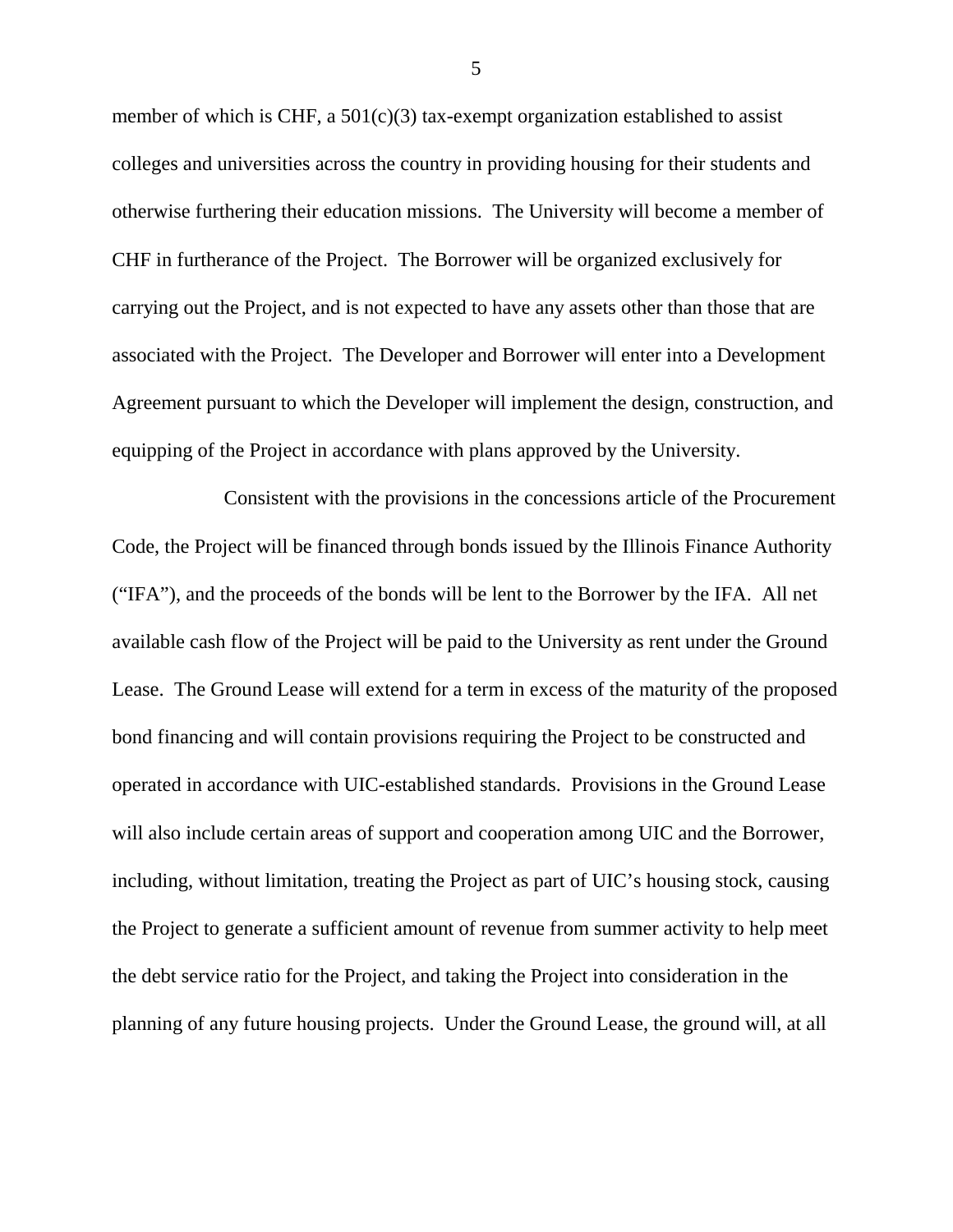times, remain owned by the University, and the Borrower will own the improvements for the term of the financing, described below.

The Borrower will sublease to the University that portion of the Project comprising the academic facilities and retail space (the "Sublease"). Rent payable under the Sublease will be based on the annual debt service costs attributable to the academic and retail facilities. The University will fund the Sublease payments from mandatory student fees assessed to all UIC students, a portion of which are deposited into the Academic Facilities Maintenance Fund Assessment Funds ("AFMFA"). The University is also making an upfront contribution to the Project of up to \$8.6 million from UIC's available AFMFA funds to reduce the financing costs for the academic/retail portion of the facilities.

The University will pay operations and maintenance on the academic portion of the building and ACC will operate and provide maintenance on the residential portion pursuant to a Management Agreement to be entered into between ACC and the Borrower. Under the Marketing and Licensing Agreement to be entered into between ACC and the University, UIC will perform certain management functions for the Project, including among other things, providing all student life programs and housing administration services and activities. The building will be owned by the Borrower until it reverts back to the University at the end of the 30-year financing term, or upon earlier repayment of the debt issued under the IFA bonds.

### P3 Agreement Package